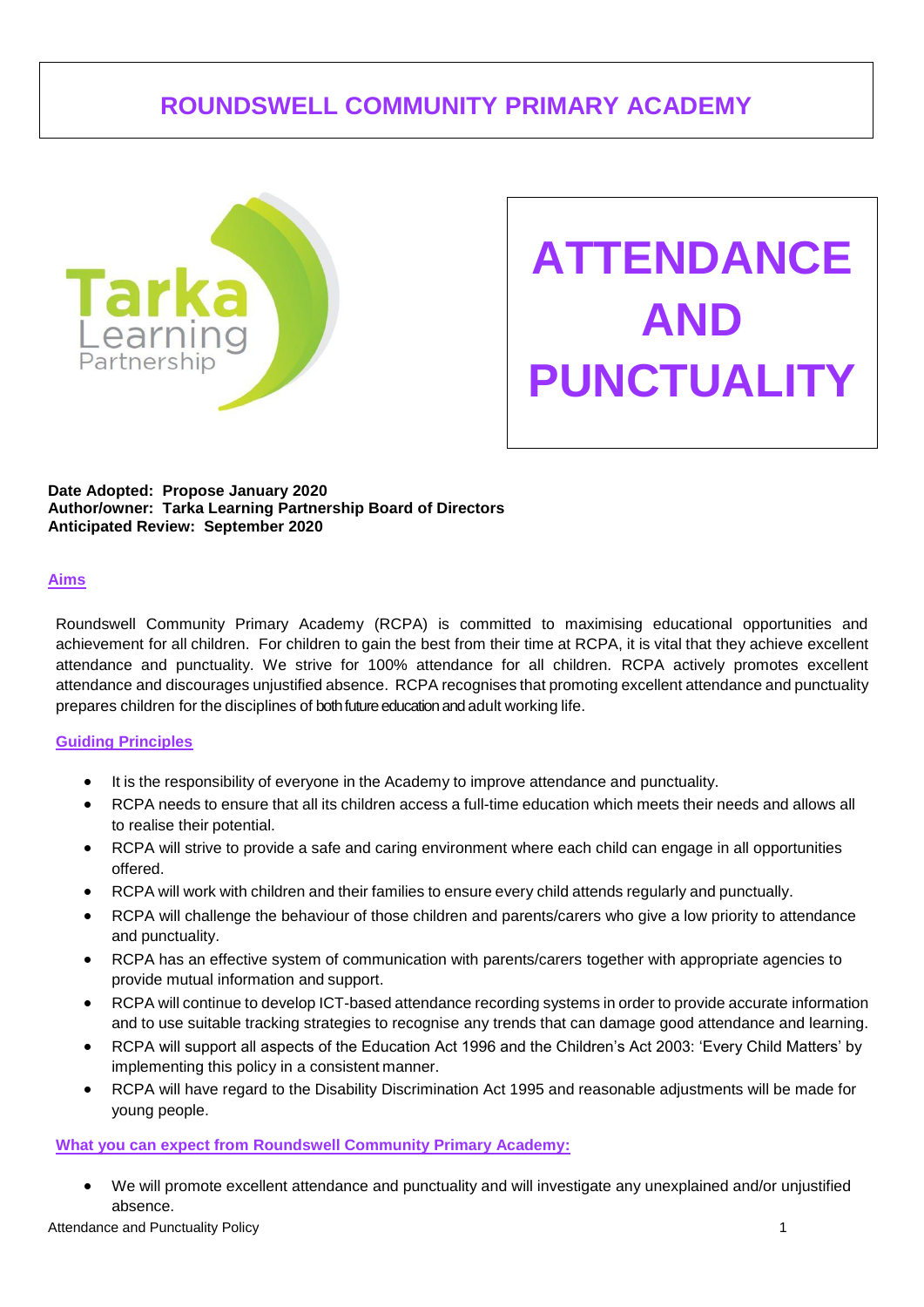- We will work closely with parents/carers where child's absence is cause for concern.
- We will support children to achieve excellent attendance and punctuality.
- We will support children returning to school after prolonged absence.

## **What Roundswell Community Primary Academy expects from Children:**

- To attend regularly and on time
- To be punctual to all lessons
- To ensure all messages and notes from parents/carers are taken to the appropriate place (ageappropriate)
- To ensure they register at the school office if on occasion they are late (age appropriate)

#### **What Roundswell Community Primary Academy expects from Parents/Carers:**

- To ensure their child attends regularly, punctually, dressed in full uniform and equipped to learn.
- To ensure their child attends every day the Academy is open unless they are too ill to do so.
- To avoid keeping their child away from the Academy for any reason other than illness or other authorised explanation (see overleaf).
- To not arrange holidays during term time
- To immediately inform the Academy Reception if their child is unable to attend (by 8.25am/8.30am where possible), including the reason for absence and expected date of return.
- If no indication of a return date has been given, parents/carers should contact the Academy on each day of absence.

## **Registration**

- The law requires the register to be taken twice a day  $-$  at 8.45am at the start of the morning session and 1.05pm (YrR)/ 1.20pm (Yr1-6) at the start of the afternoon session. Nursery at 8.45am and 12.45pm.
- Children are expected to arrive before 8.45am in order to be ready for the start of the first lesson at 8.45am.
- Registers close at 8.50am in the morning. After 8.50am children will be marked as late, after 9.15 children will be marked as an unauthorised absence unless a satisfactory explanation has been received. For the afternoon session registers close at 1.05pm (YrR) and 1.20pm (Yr1-6)
- The register is marked using the DfE Attendance and Absence Codes (see Appendix 1).
- Guidance on applying the Education (Pupil Registration) Regulations 2006 can be found in 'Advice on School Attendance' published 2012 by the DfE.

## **Authorised/Unauthorised Absence**

Authorised absence is where the Academy has given approval for absence in advance or where the explanation given afterwards has been accepted as satisfactory justification for the absence. Parents/carers may not authorise absence; only the Academy can do this.

- Parents/carers should contact the Academy Reception (by telephone) on the morning of absence (preferably before 8.25 giving a reason and an expected date of return.
- Absence may be authorised for such reasons as:
	- o Significant illness
	- o Unavoidable and non-routine medical/dental appointments
	- o exceptional family circumstances e.g. bereavement
	- o day of religious observance (see Appendix 2)
	- o exclusion
- Absence will not be authorised for such reasons as:
	- o looking after brothers/sisters/unwell parents/carers
	- o birthdays, weddings
	- o days out,
	- o shopping trips
	- $\circ$  family holidays where permission has not been granted (please note, family holidays during term time will not normally be approved).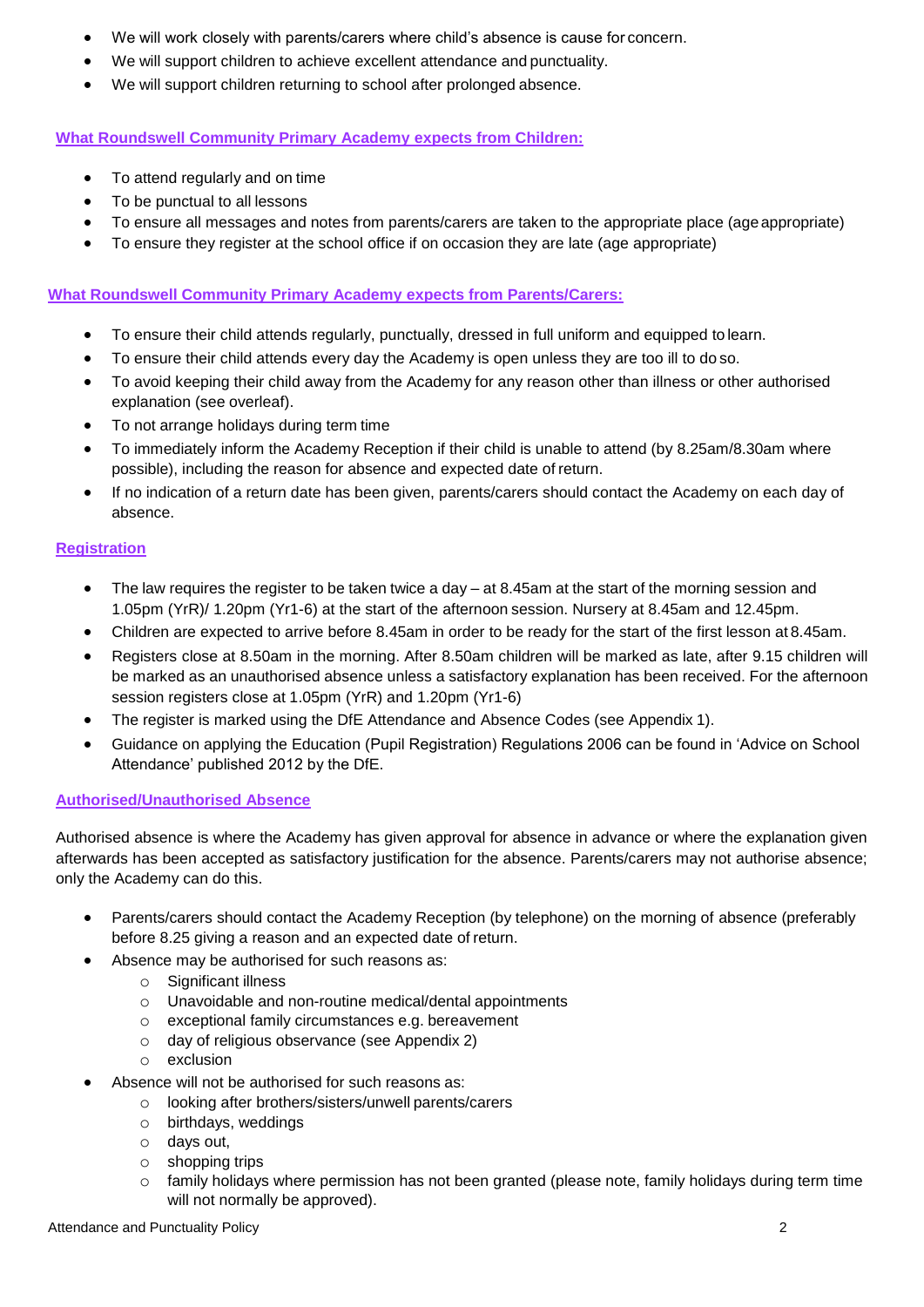- Medical/dental and other appointments should be arranged out of school hours wherever possible. Where this is not possible, children should, where practically possible, come to school before the appointment, sign out and return to school after the appointment. Should the academy require evidence of a medical appointment this will be requested. If a child isn't present for registration due to a medical appointment but is present for the majority of the session a code can be amended to mark the child as present for the session.
- Following an explanation from parents/carers regarding a child's absence, the Academy will decide whether or not it accepts the explanation and authorise/unauthorise accordingly.
- Absence which hasn't been explained will remain as unauthorised.
- Parents/carers should not take their children out of school for days out, to attend sporting events, etc.

## **How we Respond to Absence/Lateness**

- If a child's is absent at morning registration without contact from a parent/carer to explain the absence, the Academy will contact parents/carers. We take our safeguarding responsibilities seriously and will always do our best to contact parents/carers to ensure that they are aware of their child's absence. Contact will be via phone which we will attempt to phone mobile numbers or landline for the priority contact number. Parents/carers are able to respond directly upon receiving this call. Alternatively, where a message has been left by the Academy, a parent should contact the Academy Reception. The academy asks that parents/carers ensure that the academy has the most up to date contact details at all times including at least one landline contact number where possible.
- Where a child's absence is cause for concern, the Academy will write to parents/carers and/or invite the parents/carers into school or visit parents/carers at home. (Attendance 1 Letter, see appendix 5)
- Where no sustained improvement in attendance is demonstrated despite intervention, the Fast Track to Attendance process will be followed (Appendix 3). Fixed Penalty notices may be issued in line with Local Authority's Code of Conduct.

#### **Persistent Absence**

A child becomes a Persistent Absentee (PA) when they miss 10% of their schooling across the academic year for whatever reason and results in the child having an attendance figure of 90% or less. Absence at this level is doing considerable damage to any child's educational prospects and we need parents'/carers' fullest support and cooperation to tackle this. Any child whose attendance has reached the PA threshold or is at risk of moving towards that threshold is given priority for intervention. Intervention may be via:

- An action plan to improve attendance will be created which may involve a DAF and referrals to other agencies alongside meetings between relevant Academy staff and parents/carers.
- Where parents/carers fail to co-operate with support and strategies provided by the Academy, further advice may be sought which could lead to legal sanctions being imposed.
- The School and Trust reserves the right to use the Educational Welfare Services to support the absence policy and work with families to resolve attendance and punctuality matters.

Persistent Absence data is communicated to the relevant Local Authority and Department for Education via the School Census on a termly and annual basis.

## **Leave of Absence during Term Time**

Any absence interrupts the continuity of child's learning. Government Legislation now states that only exceptional circumstances warrant an authorised leave of absence, please refer to the Department for Education for the latest guidance. Parents/carers are strongly urged not to take children out of school for holidays during term time.

Even where the circumstances are considered exceptional, please be aware that:

- Your request will not be authorised during assessment/test periods Yr1 June; Yr6 May; Yr2 May/June
- Your request will not be authorised during the months of September or October for any pupils as this can have a significant effect on a child's early progress in the year.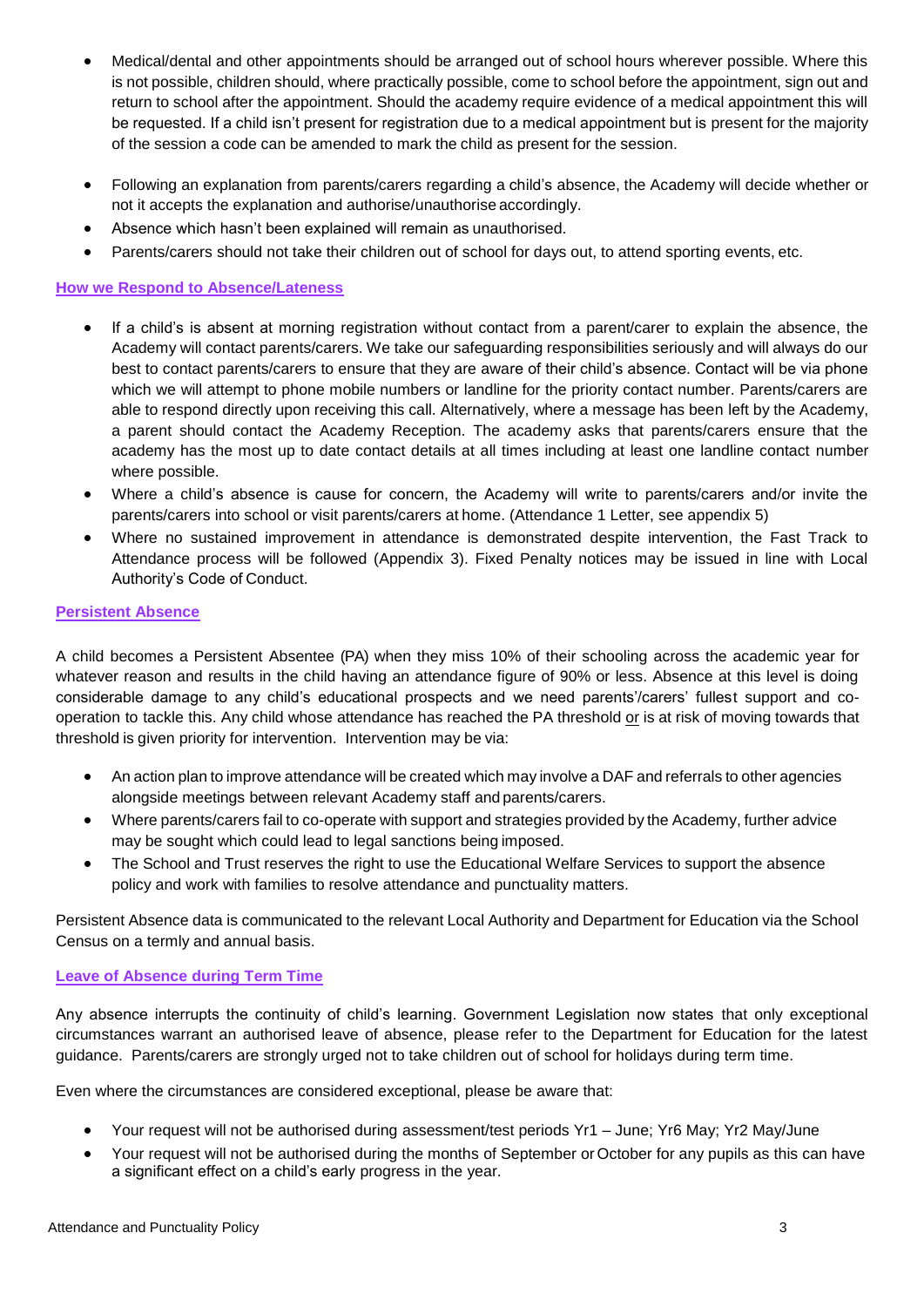- Your request for a term time holiday will not normally be granted
- Your request will not be authorised for any child in Year 6 regardless of the time of year.
- Your request will not be authorised if your child's attendance is below 97% for the current and previous academic year.
- Your request will not be authorised if your child has unauthorised absences.
- Your request will not be authorised where a previous holiday has been taken in the current or previous academic year.

It is expected that a Request Form is submitted to the Academy Reception at least 4 weeks in advance of the proposed absence. All factors that need to be considered must be stated on the request form. The Academy has the right to serve a Fixed Penalty Notice on parents/carers who insist on taking their children out of school without authorisation. Fixed Penalties require **each parent to pay a fine of £60 per child** if paid within 21 days or **£120** if paid after 21 days but within 28 days (with effect from September 2015). Failure to pay within the specified timescale could result in prosecution in the Magistrates Court for failure to ensure regular school attendance. This legislation also applies to any child taking leave of absence without prior notification to the Academy.

## **Re-integration following Long-term Absence**

Where a child has been absent for a prolonged period of time, perhaps due to illness, the Academy will:

- Welcome the child back to the Academy and value their return
- Provide support for the child in consultation with parents/carers to enable a successful return to the Academy.
- Ensure that all relevant staff are informed of the circumstances.
- Work with other agencies, where appropriate, to ensure a successful outcome.
- Consider a personalised programme of return if appropriate
- Nominate a key member of staff to monitor and review the child's return.

## **Promoting Good Attendance and Punctuality**

- Children are regularly informed of their attendance levels and, if appropriate, how they canimprove, i.e. reports and attendance awards.
- Where appropriate, children whose attendance falls below the appropriate target for RCPA will be set a target for improvement and progress towards these targets will be regularlyreviewed.
- Excellent attendance and punctuality will be promoted and rewarded.
- Children, parents/carers and staff are regularly reminded about the importance of excellent attendance.
- Parents/carers are encouraged to contact the Academy Attendance Office at any time to discuss their child's attendance.
- Regular meetings will be held with the appropriate members of staff/external agencies to identify and support those children whose attendance is a cause for concern.
- Children who have been absent for extended periods of time will be supported as appropriate to re-integrate back into the Academy.
- Children' attendance will be reported at least annually in line with our annual pupil report system.

## **Attendance Data and Targets**

- The Academy will set its own attendance target, taking into account National attendance figures.
- The target for all children is to strive for 100% attendance. Only by achieving full attendance can children expect to achieve their full potential.
- Attendance data will be collected and analysed and used to inform the Academy's attendance practices and interventions.
- Individual child data will be analysed and monitored to enable early intervention.
- Attendance data is provided on termly basis to the governing body
- Attendance data and persistent absence data is communicated to the Local Authority and is published via Raise Online.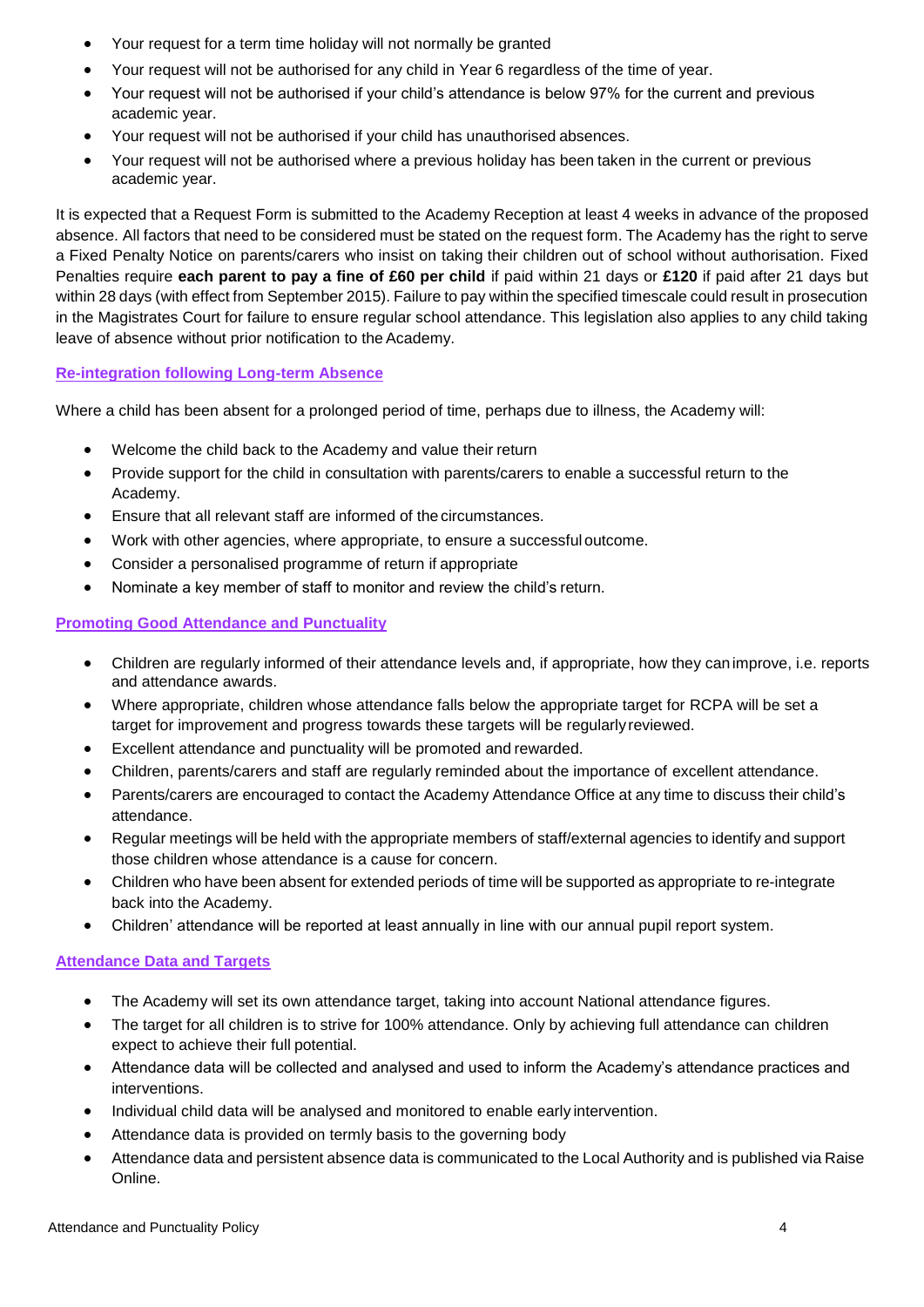• The Academy will use the Schools Information Management System (SIMS) to monitor attendance on a daily, monthly and termlybasis.

## **Statutory Requirements, the Law and the Local Authority**

- Registers are legal documents; regulatory requirements placed on schools regarding the keeping of registers are to be found in the Education (Pupil Registration) Regulations 2006.
- Section 7 of the Education Act 1996 states that parents/carers are responsible to ensure their child receives a suitable education.
- Under section 444 of the Education Act 1996, a parent who fails to ensure their child attends the school at which they are registered, is guilty of an offence.
- The Academy works together with the relevant Local Authority to ensure that parents/carers fulfil their responsibility. There are a range of legal sanctions that may be imposed for dealing with unauthorised absence: Fixed Penalty Notices, Parenting Contracts and Orders, Education Supervision Orders or referral to the Magistrates Court which can recommend fines (up to £2500) or up to 3 months in prison.
- All sanctions are used to improve attendance and punctuality and reduce absence.

#### **Staff Roles and Responsibilities:**

All members of the Academy have a role to play in improving attendance and reducing absence.

#### **Office Staff**

- Will monitor registration on a daily basis and send a daily report of absence and lateness to the Head Teacher.
- Will receive calls and messages from parents/carers regarding a child's absence.
- Will contact parents/carers regarding a child's absence to arrange a meeting.
- Will produce Attendance reports on a monthly basis.
- Will identify absence trends or concerns and raise these with the appropriate members of staff.

## **Class teachers (Level 1)**

- Welcome and value the attendance of all children to school.
- Will ensure all children are accurately registered.
- Will ensure that children know the register is being taken.
- Will identify a child's absence to lessons and take appropriate action.
- Will identify any absence trends or concerns and will raise these with the appropriate members ofstaff.
- Will discuss absence and attendance weekly with children.
- Will identify any absence trends or concerns and will raise these with the appropriate members of staff.
- Will work with identified children, setting targets to improve attendance and monitoring progress towards those targets.
- Will ensure that all absence notes or verbal messages are sent to the Attendance Office.
- Discuss attendance with parents/carers at Parent evenings or other meetings organized to discuss an initial concern about attendance or punctuality.

## **Attendance Officer (Level 2)**

- Will monitor absence and attendance regularly.
- Will discuss absence and attendance concerns with children and set targets for improvement.
- Will contact parents/carers where attendance concerns have been identified.
- Will support children to improve their attendance.
- Will promote attendance through assemblies
- Will work with other members of staff to share information and support children and their parents/carers to improve attendance

## **The Head Teacher (Level 3)**

- Will take the lead on raising the profile of attendance throughout the Academy, including improving attendance and reducing persistent absence.
- Will ensure that the Academy attendance policy is implemented and regularly reviewed.
- Will ensure the whole Academy ethos promotes excellence in attendance and punctuality.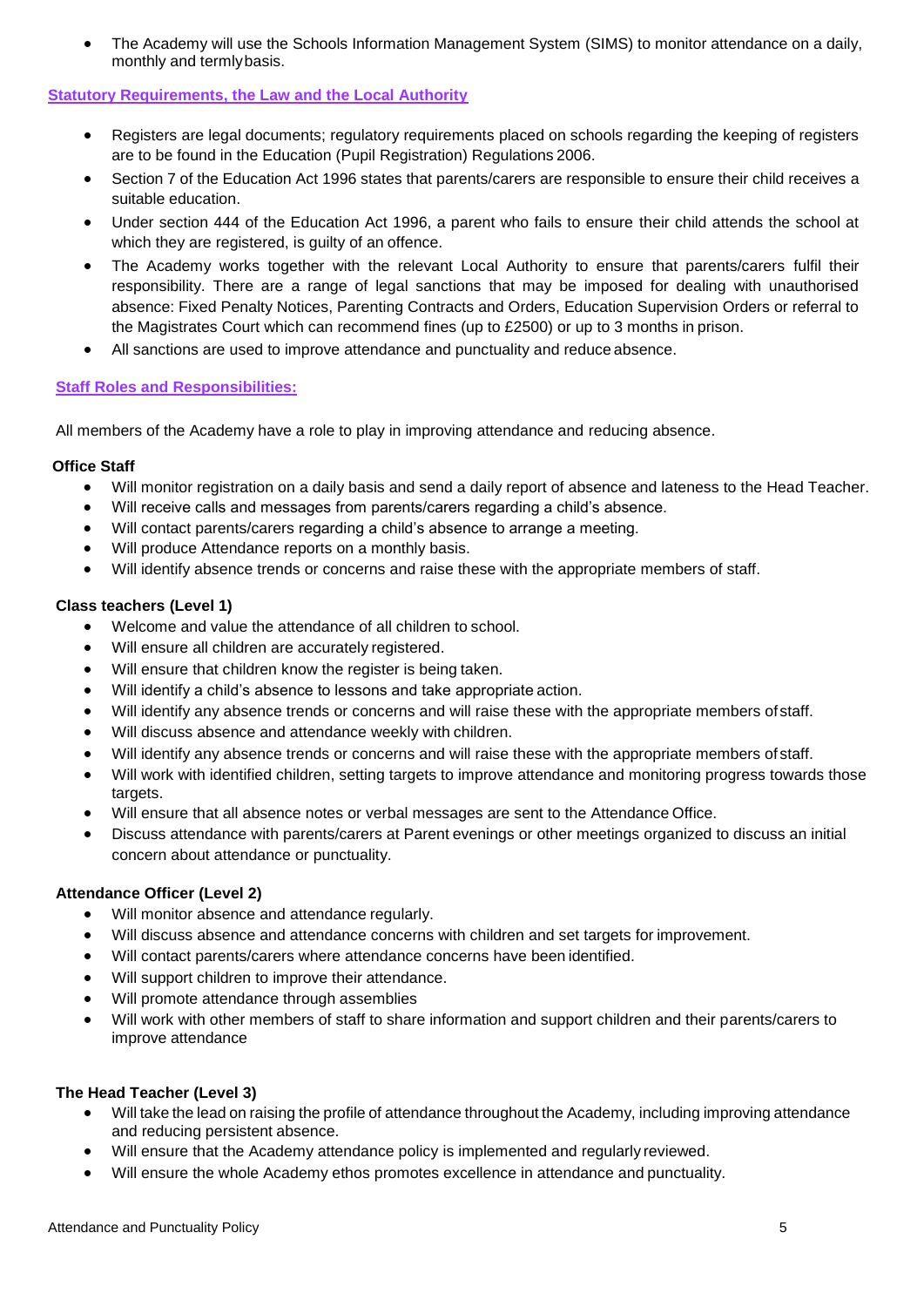- Will take a lead on cases of poor attendance and punctuality, which are persistent
- Report to the Education Welfare Officer (where employed) on attendance
- Monitor the curriculum to develop ways of improving the provision of educational experience.
- Utilise attendance data to inform strategic planning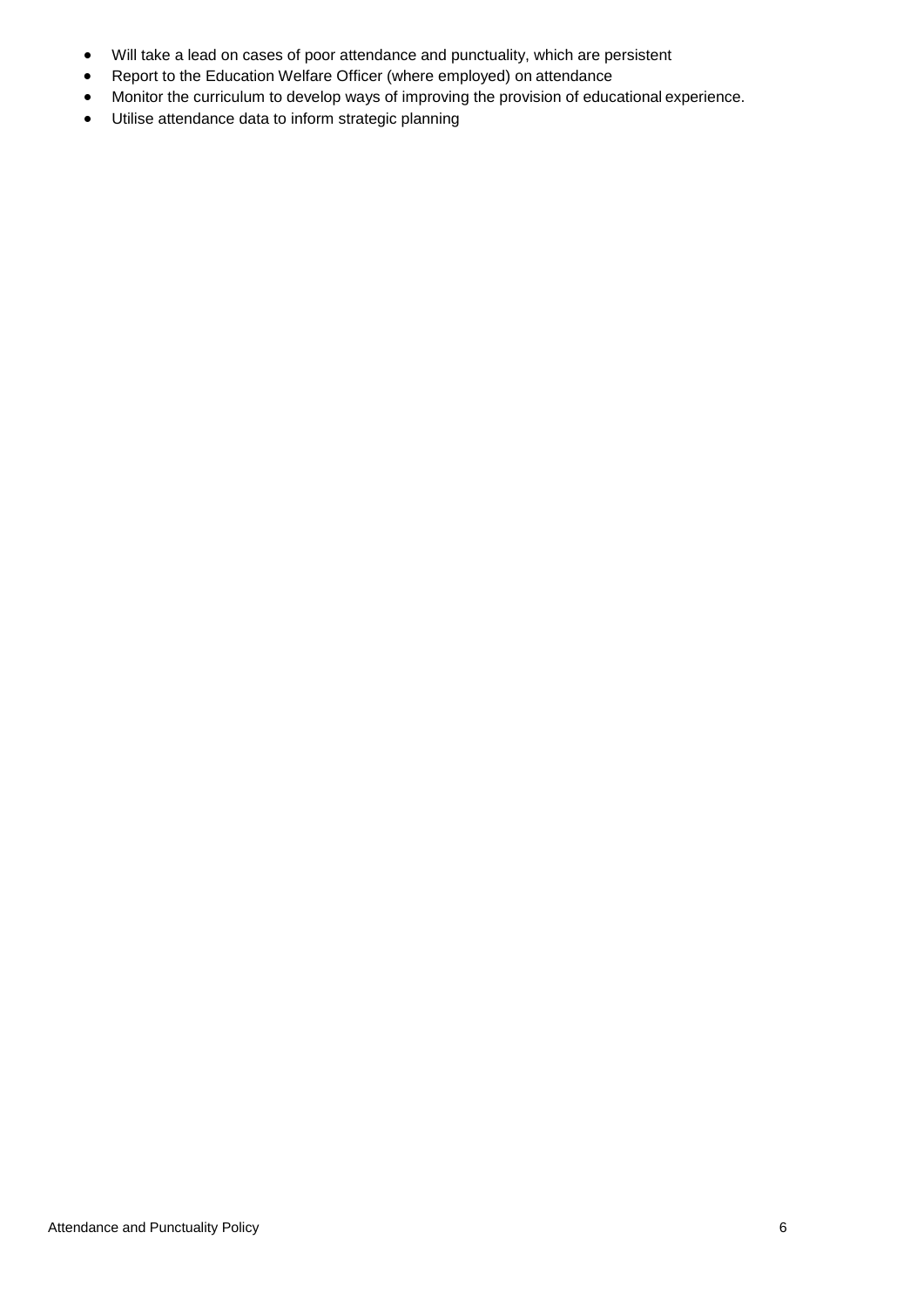## **DfE ATTENDANCE CODES, DESCRIPTIONS AND MEANINGS**

## **(Adopted September 2006, and amended Feb 2013)**

| <b>CODE</b>  | <b>DESCRIPTION</b>                                                              | <b>MEANING</b>                         | <b>FOR</b><br><b>STATISTICAL</b><br><b>PURPOSES</b> |  |  |
|--------------|---------------------------------------------------------------------------------|----------------------------------------|-----------------------------------------------------|--|--|
| I            | Present (AM)                                                                    | Present                                |                                                     |  |  |
|              | Present (PM)                                                                    | Present                                |                                                     |  |  |
| B            | <b>Off-site Educational Activity</b>                                            | <b>Approved Education Activity</b>     | Counted as physically<br>present                    |  |  |
| $\mathbf c$  | Leave of absence authorised by the<br>school                                    | Authorised absence                     |                                                     |  |  |
| D            | Dual Registered - at another educational<br>establishment                       | <b>Approved Education Activity</b>     | Counted as physically<br>present                    |  |  |
| Е            | Excluded (no alternative provision made)                                        | Authorised absence                     |                                                     |  |  |
| F            | Extended family holiday authorised by<br>the<br>school                          | Authorised absence                     |                                                     |  |  |
| G            | Family holiday (NOT authorised by the<br>school or days in excess of agreement) | Unauthorised absence                   |                                                     |  |  |
| н            | Family holiday authorised by the school                                         | Authorised absence                     |                                                     |  |  |
| L            | Illness (NOT medical or dental etc.<br>appointments)                            | Authorised absence                     |                                                     |  |  |
| J            | Interview                                                                       | <b>Approved Education Activity</b>     | Counted as physically<br>present                    |  |  |
| L            | Late (before registers closed)                                                  | Present                                |                                                     |  |  |
| M            | <b>Medical/Dental appointments</b>                                              | Authorised absence                     |                                                     |  |  |
| N            | No reason yet provided for absence                                              | Unauthorised absence                   |                                                     |  |  |
| $\mathbf{o}$ | Unauthorised absence (not covered by<br>any<br>other code/description)          | Unauthorised absence                   |                                                     |  |  |
| P            | Approved supervised sporting activity                                           | <b>Approved Education Activity</b>     | Counted as physically<br>present                    |  |  |
| R            | Religious observance                                                            | Authorised absence                     |                                                     |  |  |
| S            | <b>Study leave</b>                                                              | Authorised absence                     |                                                     |  |  |
| T            | Gypsy, Roma and Traveller absence                                               | Authorised absence                     |                                                     |  |  |
| U            | Late (after registers closed)                                                   | Unauthorised absence                   |                                                     |  |  |
| $\mathbf v$  | Educational visit or trip                                                       | <b>Approved Education Activity</b>     | Counted as physically<br>present                    |  |  |
| W            | Work experience                                                                 | <b>Approved Education Activity</b>     | Counted as physically<br>present                    |  |  |
| X            | Non-compulsory school age absence                                               | Not counted in possible<br>attendances |                                                     |  |  |
| Y            | Unable to attend due to exceptional<br>circumstances (Enforced Closure)         | Not counted in possible<br>attendances |                                                     |  |  |
| Z            | Pupil not yet on admission register                                             | Not counted in possible<br>attendances |                                                     |  |  |
| #            | Planned whole or partial school closure                                         | Not counted in possible<br>attendances |                                                     |  |  |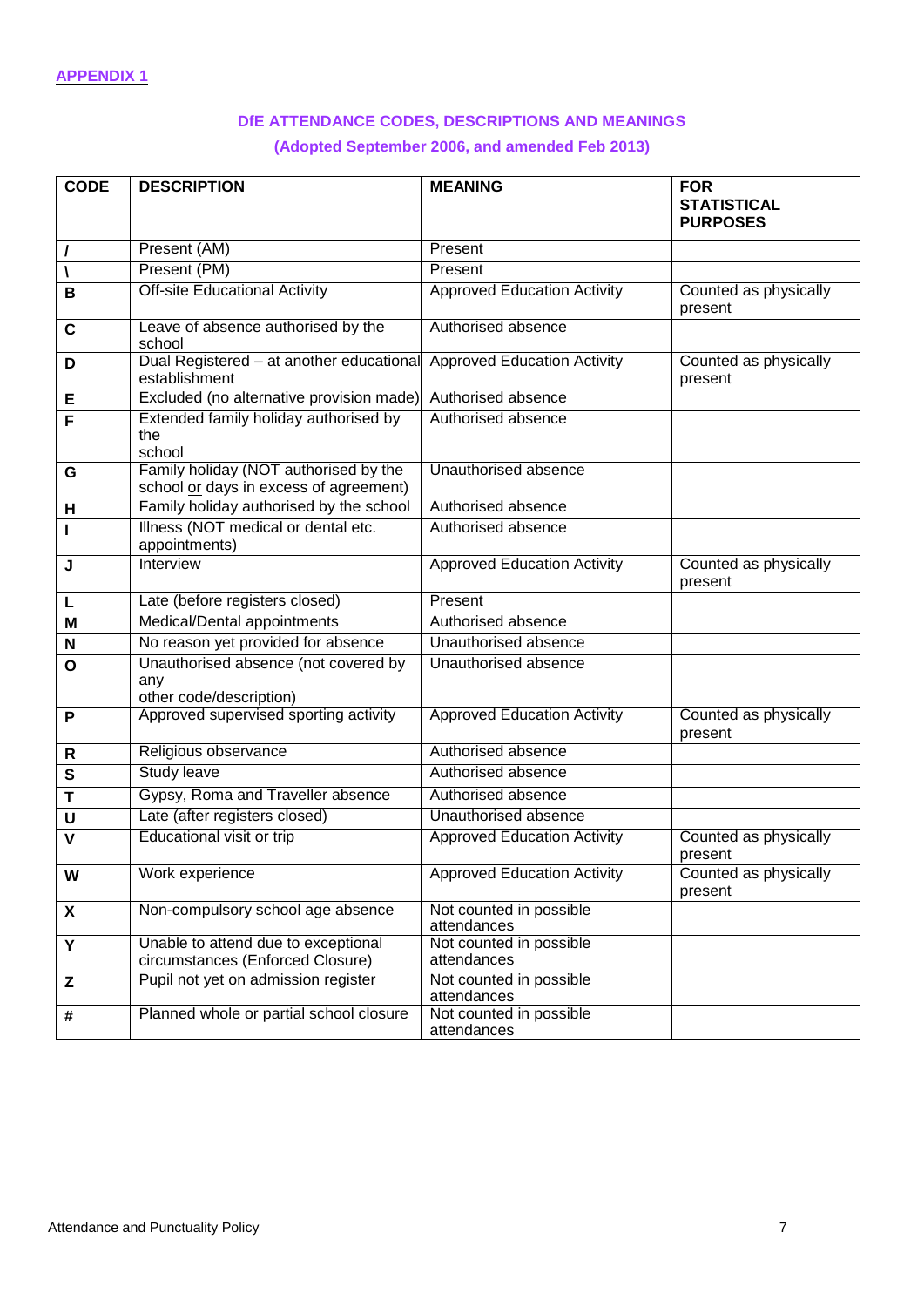## **Religious Observance**

Authorised absence may be granted for religious observance, for example, Eid. The Department for Education definition is as follows:

## **"Absence to take part in any day set aside exclusively for religious observance by the religious body to which the parents belong, including religious festivals."**

If the religious body has not set the day apart, there is no requirement for the Academy to approve the absence or grant leave of absence.

Individual religions and their religious observance are too numerous to detail in this document.

Parents should contact the Academy to request leave of absence for all religious observance.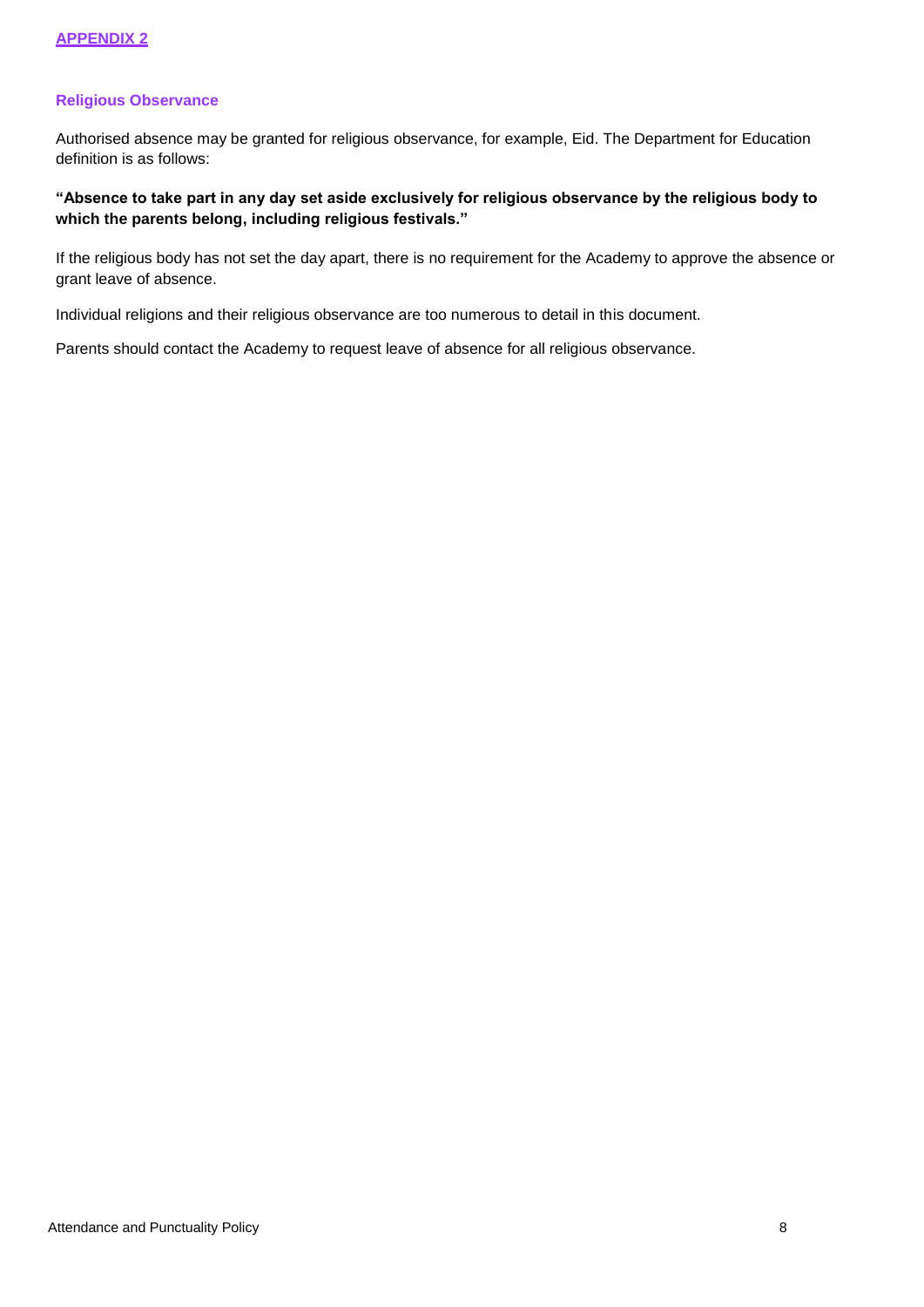# ROUNDSWELL Community Primary Academy



#### **APPLICATION FOR ABSENCE FROM SCHOOL (parents of Nursery Children are permitted leave for holidays)**

**Parents do not have a right to take their children out of school for holidays during term time.** By law you must ask permission for your child to miss school. If you don't you risk a £60/120 penalty notice. Roundswell Community Primary Academy follows a clear policy on holiday absence, but it is up to the Head Teacher of the school to decide whether or not the absence will be authorised. A copy of the full Attendance and Punctuality Policy is available on the School's website)

Parents wishing to apply for their child to have leave from school should complete this form and return it to school for authorisation well in advance of the proposed leave.

Some things to consider in respect of taking children out of school during term time:

- Children must attend school regularly to achieve their full potential
- Children who are kept out of school can feel vulnerable and miss out on key work
- Family Holidays in term time are disruptive to children's learning and no holidays will be authorised unless under exceptional circumstances. Cost is not an exceptional circumstance.
- On average children who miss 17 or more days per school year fall behind significantly and can lose significant ground on their peers.

Roundswell Community Primary Academy states that absence during term time **cannot be authorised unless under exceptional circumstances**, and certainly not:-

- During Y1 phonic test week (normally in June each year) and preparation time in the months of May and June.
- During national assessment month for Y2 pupils (normally in June of each year) and preparation time in the months of May and June
- If the child is in Year 6.
- During the start of the academic year, i.e. in September and October of each year.
- If the child's attendance is below 97% for the current and past academic years.

If, under the above circumstances, parents or carers take their child from school for a holiday, their child's absence will be recorded as unauthorised in the class register.

## **No holidays will be authorised in term time except in exceptional circumstances.**

Other Absence from school will be authorised if it is for the following reasons:

- Genuine illness
- Unavoidable medical/dental appointments (but try to make these after school if at all possible) evidence may be requested by the school
- Day of religious observance (one day only)
- Exceptional circumstances, such as bereavement
- Seeing a parent who is on leave from the armed forces
- **External examinations**
- When Traveller children go on the road with their parents
- When a child is competing in a sport or playing an instrument at county, regional or national level. (Evidence may be requested by the school)

#### Application Form

Parents wishing to apply for their child to have leave from school should complete the form overleaf and return it to school for authorisation.

Thank you

Head Teacher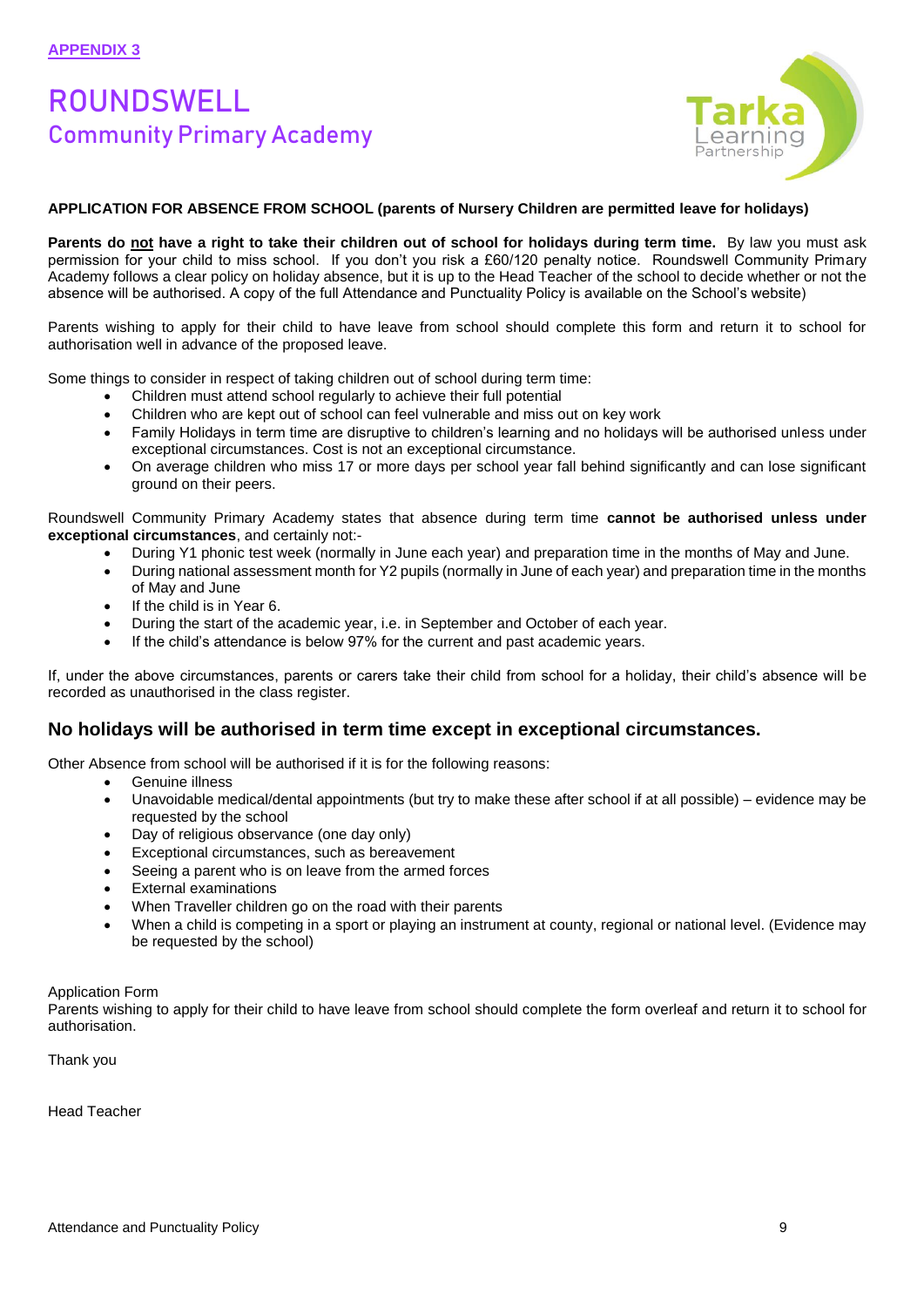#### **PLEASE COMPLETE ONE APPLICATION PER CHILD**

#### **(Parents of Nursery Children are permitted to request holiday leave in term time if at the same time of the holiday the child is in Nursery)**

**WARNING:** If the school refuses your request and the child is still taken out of school, this will be recorded as an unauthorised absence and this may make you liable to a £60/120.\* (\* Penalty Notice £60 if paid within 28 days, increasing to £120 if paid after 28 days and before 42 days). (See the School's Attendance and Punctuality Policy)

**PARENTS SECTION** (to be completed first)

| Surname of child                                                                                                                          |                                                                                                              |                                                                                                                                                                |                      |                                                                                | <b>First name</b> |                          |          |          |                      |  |
|-------------------------------------------------------------------------------------------------------------------------------------------|--------------------------------------------------------------------------------------------------------------|----------------------------------------------------------------------------------------------------------------------------------------------------------------|----------------------|--------------------------------------------------------------------------------|-------------------|--------------------------|----------|----------|----------------------|--|
| <b>Class</b>                                                                                                                              |                                                                                                              |                                                                                                                                                                |                      |                                                                                | <b>Year Group</b> |                          |          |          |                      |  |
| <b>Surname of</b><br>parent/guardian                                                                                                      |                                                                                                              |                                                                                                                                                                | <b>First name</b>    |                                                                                |                   |                          |          |          |                      |  |
| <b>About the</b><br>request for your<br>child's<br>leave of absence<br><b>(attach</b><br>supporting<br>information<br>where<br>necessary) | exceptional<br>tests.<br>$Y1 - June$<br>Y2 - May/June<br>$Y6 - May$                                          | <b>Reason for absence</b><br>request. Holidays will not<br>be granted unless under<br>circumstances. Nursery<br>children are permitted<br>absence for holidays |                      | Would s(he) miss any national test or examinations or preparation for national |                   |                          |          | Yes / No |                      |  |
|                                                                                                                                           |                                                                                                              | Is the proposed absence during the months of September and October?<br>Has s(he) already had leave during term-time this school year?                          |                      |                                                                                |                   |                          |          |          | Yes / No<br>Yes / No |  |
|                                                                                                                                           | (If so, please give dates and number of school days leave)<br>Is the proposed absence during his/her Year 6? |                                                                                                                                                                |                      |                                                                                |                   |                          | Yes/No   |          |                      |  |
|                                                                                                                                           | Did s(he) have leave of absence during term-time in the previous school year?                                |                                                                                                                                                                |                      |                                                                                |                   |                          | Yes / No |          |                      |  |
| Length of absence<br>(school days)                                                                                                        |                                                                                                              |                                                                                                                                                                |                      | To<br>(date)                                                                   |                   |                          |          |          |                      |  |
| Telephone contact<br>(if school wishes to discuss this request)                                                                           |                                                                                                              |                                                                                                                                                                |                      |                                                                                |                   |                          |          |          |                      |  |
| Parent/guardian<br>Signature                                                                                                              |                                                                                                              |                                                                                                                                                                |                      | Date                                                                           |                   |                          |          |          |                      |  |
| ROUNDSWELL COMMUNITY PRIMARY ACADEMY SECTION                                                                                              |                                                                                                              |                                                                                                                                                                | <b>NURSERY ONLY</b>  |                                                                                |                   |                          |          |          |                      |  |
| Holiday in Term Time                                                                                                                      |                                                                                                              | YR-Y6 PUPILS<br>(i)<br>approved                                                                                                                                | school days          |                                                                                |                   | <b>Sessions approved</b> |          |          |                      |  |
|                                                                                                                                           |                                                                                                              | (ii)<br><b>Not</b>                                                                                                                                             | approved             |                                                                                | school days       |                          |          |          |                      |  |
| Attendance this year                                                                                                                      |                                                                                                              |                                                                                                                                                                | Attendance last year |                                                                                |                   |                          |          |          |                      |  |
| (to be completed by school)                                                                                                               |                                                                                                              |                                                                                                                                                                |                      | (to be completed by school)<br><b>NURSERY ONLY</b>                             |                   |                          |          |          |                      |  |
| Is his/her attendance already below 97%                                                                                                   |                                                                                                              |                                                                                                                                                                | Yes / No             | Not applicable                                                                 |                   |                          |          |          |                      |  |
| Date of Meeting with Parent (if applicable)                                                                                               |                                                                                                              |                                                                                                                                                                |                      |                                                                                |                   |                          |          |          |                      |  |
| Head Teacher's<br>signature                                                                                                               |                                                                                                              |                                                                                                                                                                |                      | Date                                                                           |                   |                          |          |          |                      |  |

#### **Please return a copy of this form to the parent after consideration**

The School will not authorise absence for:-

- Any type of shopping **•** Minding the house<br>• Resting after late night **•** Holiday Requests
	-
- Resting after late night<br>• Look after brother, siste • Look after brother, sister or unwell parents<br>• Travel to and from family events
- Travel to and from family events
- Routine Medical Appointments<br>• Visiting relative birthdays • Visiting relative birthdays
-